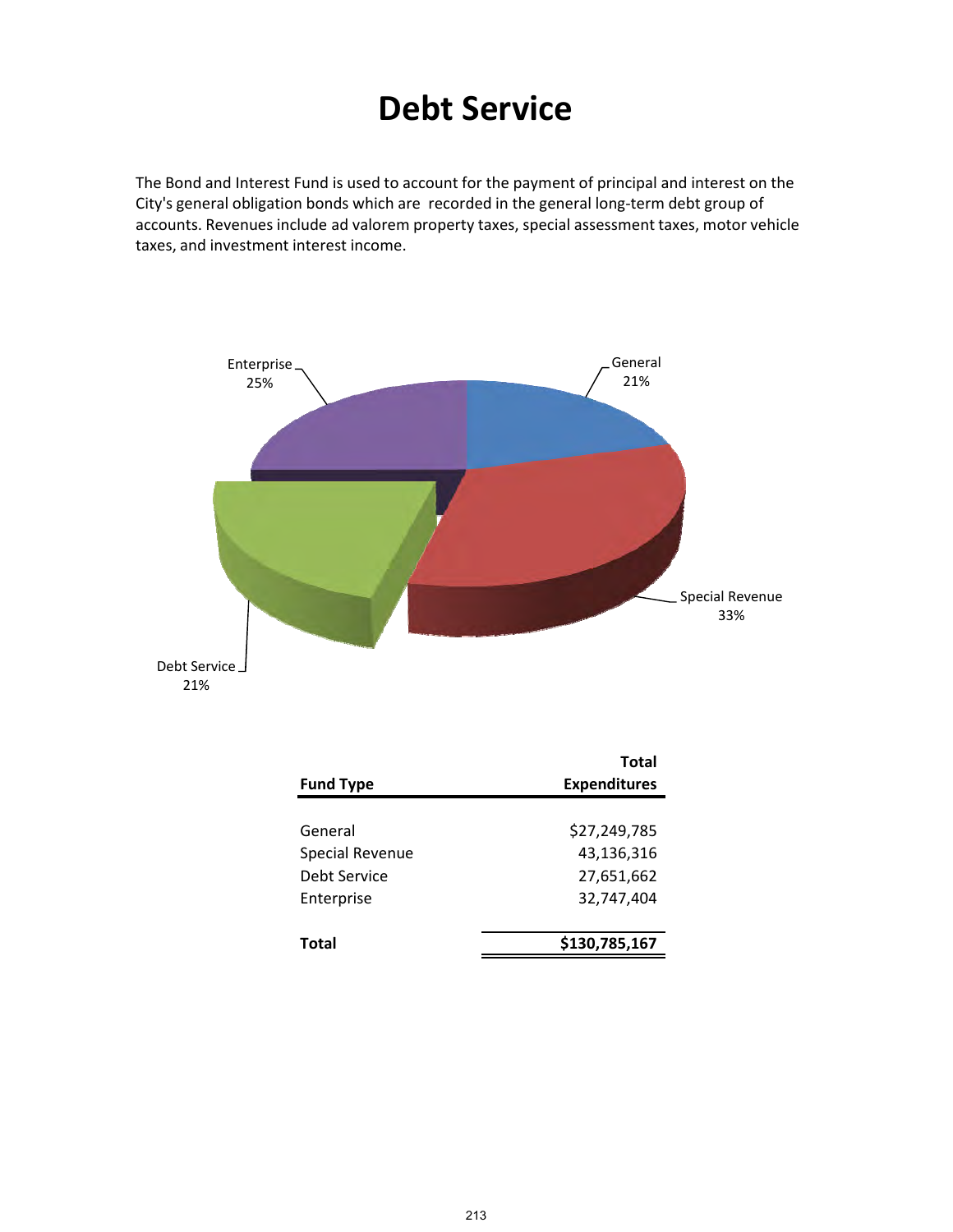# **Bond and Interest (301)**

*The Bond and Interest Fund is the fund from which the City pays the principal and Interest on bonded indebtedness. It is from this fund that the City makes interest and principal payments on General Obligation bonds, temporary notes, and the KDOT transportation revolving fund loan. It also accounts for the City's annual appropriation related to the outstanding TIF and STAR Bonds.*

#### **Sources of Income**

There are two major revenue sources that fund the City's Bond and Interest Fund. The first source is the property tax which is annually levied to pay for the City's portion of general obligation debt. The annual tax levy for this fund is outside the City aggregate tax levy limit. The second source is special assessment revenue derived from benefit district payments.

#### **Expenditures**

As part of a policy statement, the City tries not to issue more tax-supported general obligation bond debt than it retires each year without conducting an objective analysis as to the community's ability to assume and support additional general obligation bond service payments. Below is a six year history of the total tax supported and non-tax supported General Obligation debt issued by the City.

| Debt Issued              |                          |              |              |              |              |              |  |  |
|--------------------------|--------------------------|--------------|--------------|--------------|--------------|--------------|--|--|
|                          | 2007                     | 2008         | 2009         | 2010         | 2011         | 2012         |  |  |
| Tax Supported            | $\overline{\phantom{0}}$ | 16,909,608   | 6,260,560    | 4,925,000    | 2,902,970    | 9,328,097    |  |  |
| Non-Tax Supported        | 15,710,000               | 2.835.392    | 21.824.440   | 12.635.000   | 10.422.030   | 9,916,903    |  |  |
| <b>Total Debt Issued</b> | \$15,710,000             | \$19,745,000 | \$28,085,000 | \$17,560,000 | \$13,325,000 | \$19.245.000 |  |  |

| <b>Debt Retired</b>       |             |           |              |           |              |              |  |  |
|---------------------------|-------------|-----------|--------------|-----------|--------------|--------------|--|--|
|                           | 2007        | 2008      | 2009         | 2010      | 2011         | 2012         |  |  |
| Tax Supported             | 2,122,377   | 2.454.339 | 3.433.908    | 2.293.214 | 2,532,943    | 2,767,580    |  |  |
| Non-Tax Supported         | 3,052,623   | 5.460.661 | 14.551.092   | 5,086,786 | 8,392,057    | 11,262,420   |  |  |
| <b>Total Debt Retired</b> | \$5,175,000 | 7,915,000 | \$17,985,000 | 7,380,000 | \$10.925,000 | \$14.030.000 |  |  |

|                                          |    | 2011          |    | 2012          |    | 2013          |    | 2014          |
|------------------------------------------|----|---------------|----|---------------|----|---------------|----|---------------|
| <b>Revenue Summary</b>                   |    | Actual        |    | Actual        |    | <b>Budget</b> |    | <b>Budget</b> |
|                                          |    |               |    |               |    |               |    |               |
| <b>BEGINNING CASH BALANCE</b>            | Ś. | 1,995,575     | S  | 4,153,842     | S  | 4,442,959     | Ŝ. | 6,500,000     |
| <b>TAXES &amp; ASSESSMENTS</b>           |    | 9,902,683     |    | 11,505,468    |    | 11,337,416    |    | 12,017,666    |
| <b>SERVICES &amp; SALES</b>              |    |               |    | 132,942       |    | 260,043       |    | 290,000       |
| <b>CONTRIBUTIONS &amp; OTHER REVENUE</b> |    | 84,000        |    | 87,235        |    | 5,477,253     |    | 5,754,838     |
| OTHER FINANCING SOURCES                  |    | 4,714,335     |    | 3,236,583     |    | 2,978,215     |    | 3,089,158     |
|                                          |    |               |    |               |    |               |    |               |
| <b>TOTAL REVENUE</b>                     | S  | 16,696,593    | S. | 19,116,070    | S. | 24,495,886    | S. | 27,651,662    |
|                                          |    | 2011          |    | 2012          |    | 2013          |    | 2014          |
| <b>Expenditure Summary</b>               |    | <b>Actual</b> |    | <b>Actual</b> |    | <b>Budget</b> |    | <b>Budget</b> |
|                                          |    |               |    |               |    |               |    |               |
| <b>OTHER CHARGES</b>                     | Ś. | 106,662       | -Ś | 100,414       | S  | 4,800,105     | Ś. | 6,513,991     |
| <b>DEBT SERVICE</b>                      |    | 12,436,089    |    | 13,233,845    |    | 19,695,781    |    | 21,137,671    |
| <b>TOTAL EXPENDITURES</b>                | S. | 12,542,751    | S. | 13,334,258    | S. | 24,495,886    | S. | 27,651,662    |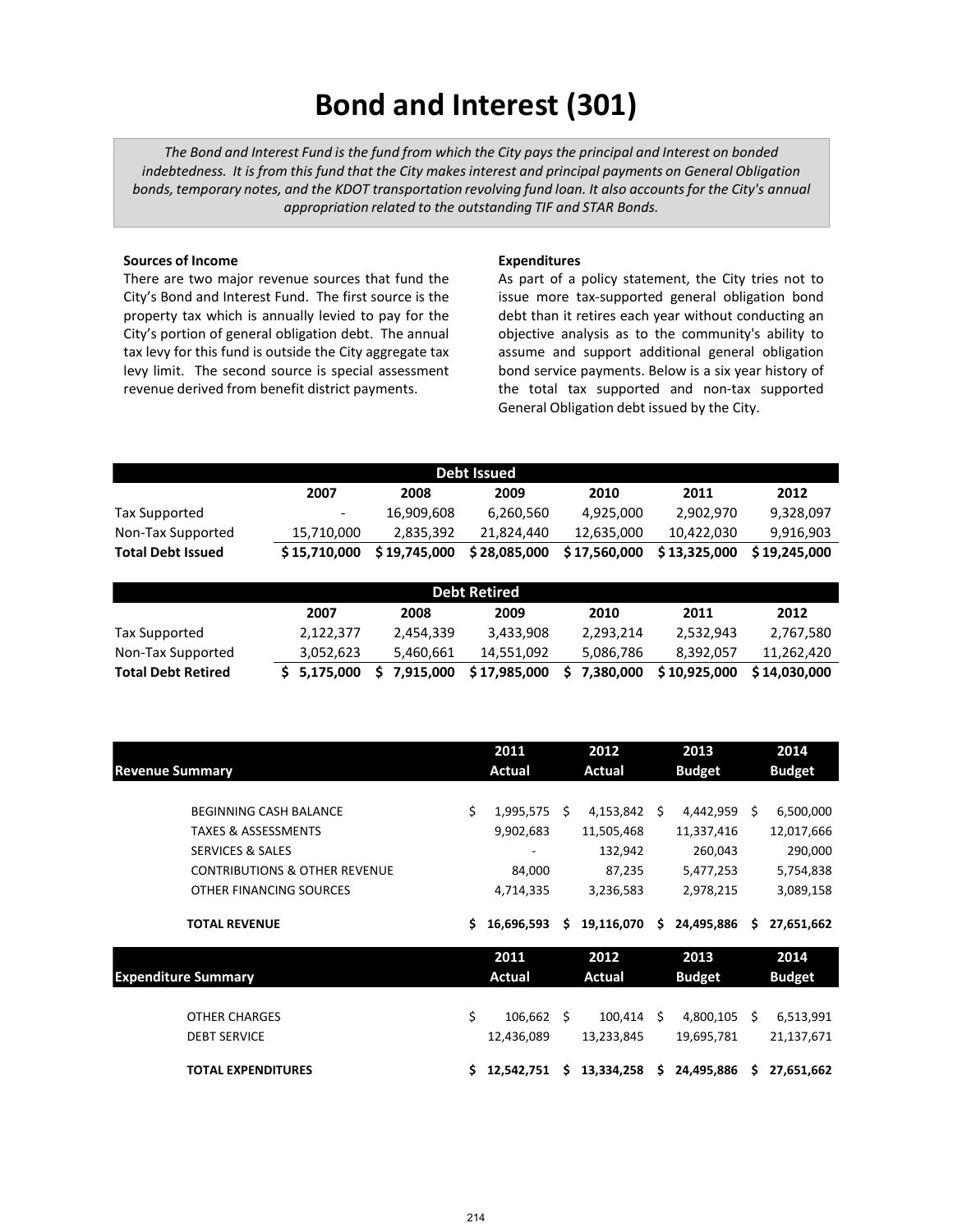## **Bond and Interest (301)**

|                       | 2011<br>2012                          |    | 2013                     |               | 2014 |               |   |               |
|-----------------------|---------------------------------------|----|--------------------------|---------------|------|---------------|---|---------------|
| <b>Revenue Detail</b> |                                       |    | <b>Actual</b>            | <b>Actual</b> |      | <b>Budget</b> |   | <b>Budget</b> |
|                       |                                       |    |                          |               |      |               |   |               |
| 300.00-00             | BEGINNING CASH BALANCE                | \$ | 1,995,575 \$             | 4,153,842     | -\$  | 4,442,959     |   | 6,500,000     |
| 311.10-00             | <b>AD VALOREM</b>                     |    | 2,348,630                | 2,370,975     |      | 2,505,612     |   | 1,882,966     |
| 311.30-00             | SPECIAL ASSESSMENTS                   |    | 5,945,881                | 6,156,217     |      | 5,793,737     |   | 5,830,908     |
| 311.35-00             | <b>DELINQUENT / SPECIALS</b>          |    | 330,145                  | 301,831       |      | 138,232       |   | 142,326       |
| 311.40-00             | DELINQUENT / AD VALOREM               |    | 22,059                   | 30,505        |      | 10,000        |   | 10,000        |
| 311.50-00             | <b>MOTOR VEHICLE TAX</b>              |    | 71,815                   | 181,973       |      | 180,247       |   | 195,829       |
| 318.10-10             | SALES TAX / CITY SALES TAX            |    | 1,091,299                | 2,295,639     |      | 2,501,681     |   | 2,813,311     |
| 318.10-20             | SALES TAX / COUNTY SALES TAX          |    | $\overline{\phantom{a}}$ |               |      |               |   | 919,100       |
| 318.15-10             | USE TAX / CITY USE TAX                |    | 92,855                   | 168,330       |      | 207,907       |   | 223,226       |
| 346.20-06             | PASSENGER FACILITY CHARGES            |    |                          | 132,942       |      | 260,043       |   | 290,000       |
| 372.00-00             | <b>CONTRIBUTIONS &amp; OTHER/MISC</b> |    |                          | 12,735        |      |               |   | 100,000       |
| 372.01-00             | MISCELLANEOUS / STAR BOND REVENUE     |    |                          |               |      | 3,641,084     |   | 3,775,519     |
| 372.02-00             | MISCELLANEOUS / TIF BOND REVENUE      |    |                          |               |      | 1,761,669     |   | 1,811,319     |
| 376.00-00             | <b>DONATIONS</b>                      |    | 84,000                   | 74,500        |      | 74,500        |   | 68,000        |
| 391.13-00             | <b>SALES TAX TRANSFER</b>             |    | 1,304,545                | 1,100,000     |      | 996,631       |   | 500,000       |
| 391.14-00             | SPECIAL STREET & HWY TRANSFER         |    | 57,750                   | 56,400        |      | 55,050        |   |               |
| 391.17-00             | TRANSFER FROM SPECIAL REVENUE*        |    | 908,553                  | 796,858       |      | 770,431       |   | 900,232       |
| 391.18-00             | <b>TRANSFER FROM ENTERPRISE</b>       |    | 897,971                  | 1,100,092     |      | 1,092,563     |   | 1,587,835     |
| 391.21-00             | TRANSFER FROM CAP PROJECT             |    | 1,298,920                |               |      |               |   |               |
| 391.22-00             | TRANSFER FROM TRUST/AGENCY            |    | 246,595                  | 183,233       |      | 63,540        |   | 101,091       |
|                       | <b>REVENUE</b>                        | \$ | 16,696,593 \$            | 19,116,070    | -\$  | 24,495,886    | S | 27,651,662    |
|                       |                                       |    |                          |               |      |               |   |               |
|                       |                                       |    | 2011                     | 2012          |      | 2013          |   | 2014          |
|                       | <b>Expenditure Detail</b>             |    | <b>Actual</b>            | <b>Actual</b> |      | <b>Budget</b> |   | <b>Budget</b> |
| 510.65-25             | <b>ASSESSMENT FEE</b>                 | \$ | $106,662 \quad $$        | $100,414$ \$  |      | 106,662       |   | 106,662       |
| 510.66-00             | <b>CASH RESERVES</b>                  |    |                          |               |      | 4,693,443     |   | 6,407,329     |
| 510.81-01             | <b>BOND / PRINCIPAL</b>               |    | 8,215,000                | 9,125,000     |      | 9,776,573     |   | 10,631,500    |

510.81-02 BOND / INTEREST 3,561,479 3,479,198 3,944,081 4,420,709 510.82‐01 TEMPORARY NOTES / PRINCIPAL 295,000 270,000 215,000 136,000 510.82‐02 TEMPORARY NOTES / INTEREST 7,684 3,880 1,608 6,858 510.82‐04 DISCOUNT FEE 689 ‐ ‐ ‐ 510.83-01 COMMISSION & POSTAGE 8 8 1 510.83‐02 CLOSING COSTS 464 ‐ ‐ ‐ 510.86‐01 STATE LOAN REPAY / PRINCIPAL 214,662 222,648 230,930 239,521 510.86‐02 STATE LOAN REPAY / INTEREST 141,104 133,118 124,836 116,245 510.87‐01 ANNUAL APPROPRIATION / STAR ‐ ‐ 3,641,084 3,775,519 510.87-02 ANNUAL APPROPRIATION / TIF **1.994 CONSERVANCE 12 CONSERVANCE 12 CONSERVANCE 1.811,319** 

**\* EXPENDITURE \$ 12,542,751 \$ 13,334,258 \$ 24,495,886 \$ 27,651,662**

\*The 2014 transfer from special revenue includes a \$100,000 from the Economic Development Fund to help cover City special *assessment debt for the Airport Technical Park.*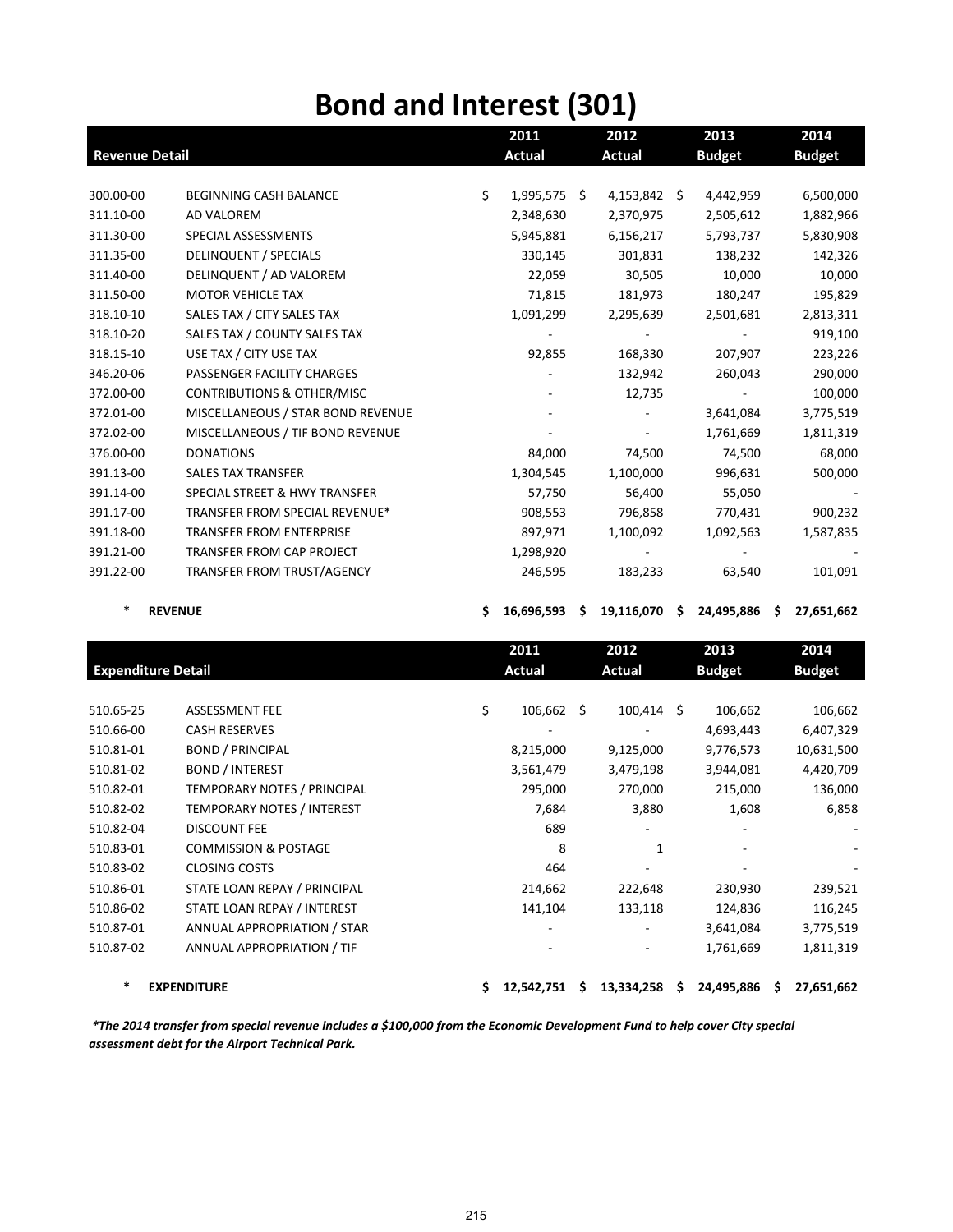## **Debt Disclosure Statement**

*Estimated as of December 31, 2013*

| at Large<br><b>District</b><br>Other<br><b>Obligations</b><br>Portion<br>Portion<br><b>Debt Instrument</b><br>45,081,781<br>1)<br><b>General Obligation Bonds</b> | Total      |
|-------------------------------------------------------------------------------------------------------------------------------------------------------------------|------------|
|                                                                                                                                                                   |            |
|                                                                                                                                                                   |            |
|                                                                                                                                                                   | 45,081,781 |
| Special Assessment Bonds<br>56,803,219<br>-                                                                                                                       | 56,803,219 |
| (2)<br><b>General Obligation Temporary Notes</b><br>28,972,733                                                                                                    | 28,972,733 |
| 13,847,267<br><b>Special Assessment Temporary Notes</b><br>۰.                                                                                                     | 13,847,267 |
| (3)<br>Senior Lien TIF Special Obligation Revenue Bonds (Series 2009A)<br>19,980,000<br>-                                                                         | 19,980,000 |
| Subordinate Lien TIF Special Obligation Revenue Bonds (Series 2009B)<br>4,130,000<br>(4)<br>۰.                                                                    | 4,130,000  |
| Special Obligation Revenue Bonds (STAR Bonds Series 2009-1)<br>9,475,000<br>(5)<br>-<br>٠                                                                         | 9,475,000  |
| Taxable Special Obligation Revenue Bonds (STAR Bonds Series 2009-2)<br>29,530,000<br>(6)<br>۰.                                                                    | 29,530,000 |
| Limey Pointe TDD Sales Tax Revenue Bonds (Series 2009)<br>290,000<br>(7)<br>۰.                                                                                    | 290,000    |
| (8)<br>North Project TDD Sales Tax Revenue Bonds (Series 2010)<br>5,375,000                                                                                       | 5,375,000  |
| Lease Purchases<br>1,572,895<br>$\overline{\phantom{0}}$                                                                                                          | 1,572,895  |
| (9)<br>State Department of Health and Environment Loans<br>54,419,719                                                                                             | 54,419,719 |
| State Dept. of Transportation - Transportation Revolving Fund Loan<br>3,124,866<br>(10)                                                                           | 3,124,866  |

\* The delinquency rate on the special assessments paid by property owners in the benefit districts is 9.6%. Approximately 56% of G.O. bonds is for special assessments.

|                                  | Total Debt: 133,171,994 70,650,486 68,780,000 272,602,480 |   |   |   |
|----------------------------------|-----------------------------------------------------------|---|---|---|
| <b>Debt Authority Remaining:</b> | 59.849.661                                                | - | - | - |



- Bonds--General Obligation (Property Taxes)
- (Property Taxes)
- Bonds--Pools and Sunset Zoo Education Facility (Special Sales Tax/Voter Approved)
- Bonds--Special Assessment (Benefit District Payments from Property Owners within District)
- Temporary Notes‐‐Special Assessment (Benefit District Payments from Property Owners within District)
- Bonds--Special Obligation, STAR, TIF, TDD (District Sales Taxes and District Property Taxes)
- Lease Purchases (Transfers from Several Funds and Sources)
- Loan--State of Kansas, KDHE & KDOT (Water, Wastewater, and Special Revenue Fund)
- Loan--State of Kansas, TRF, KDOT (Property Taxes)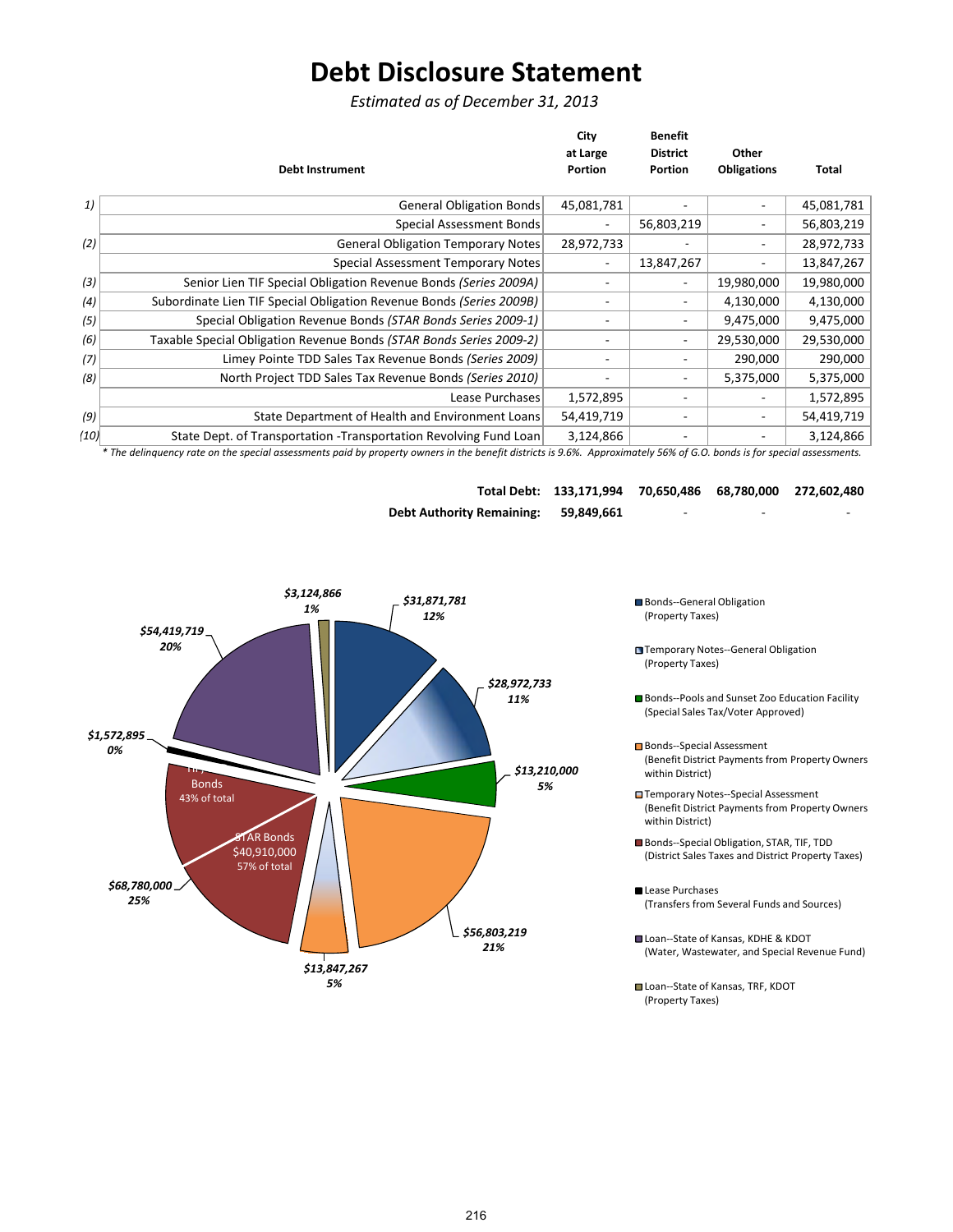## **Debt Disclosure Statement**

#### *Estimated as of December 31, 2013*

- (1) The City‐at‐Large portion of general obligation bonds includes \$5,300,000 for the City Park pool replacement. These bonds will be repaid from revenues received from a voter‐approved .10% sales tax levy. It also includes \$2,770,000 for the CiCo pool renovation and the Northview pool replacement as well as \$2,725,000 for the Sunset Zoo Education Facility. These bonds will also be repaid from revenues received from a voter‐approved .10% and .05% sales tax levy, respectively.
- (2) The City‐at‐Large portion of temporary notes includes \$18,385,000 for projects related to the Downtown Redevelopment initiative.
- (3) The Senior Lien "Tax Increment Financing" (TIF) bonds were issued at a principal amount of \$21,220,000. This series of bonds, along with the Subordinate Lien TIF bonds below, was issued to retire the previously outstanding TIF bonds related to the financing of land acquisition and site preparation of the North Redevelopment District. Bond proceeds were also used to construct a set of public parks within the North District. These bonds shall not constitute a debt or liability of the City nor any pledge of the full faith and credit of the City. Revenue available for debt service from the North District consists of incremental property taxes, City sales tax, compensating use tax, and the City's portion of the County's sales tax. Revenue available from the South District consists of incremental property taxes.
- (4) The Subordinate Lien "Tax Increment Financing" (TIF) bonds were issued at a principal amount of \$4,160,000. This series of bonds, along with the Senior Lien TIF bonds above, was issued to retire the previously outstanding TIF bonds related to the financing of land acquisition and site preparation of the North Redevelopment District. Bond proceeds were also used to construct a set of public parks within the North District. These bonds shall not constitute a debt or liability of the City nor any pledge of the full faith and credit of the City. These bonds shall constitute subordinate lien bonds and shall be junior and subordinate with respect to the payment of debt service from the incremental tax revenues to the Senior Lien TIF bonds. Revenue available for debt service from the North District consists of incremental property taxes, City sales tax, compensating use tax, and the City's portion of the County's sales tax. Revenue available from the South District consists of incremental property taxes.
- (5) The Series 2009‐1 "Sales Tax and Revenue" (STAR) Bonds were issued at a principal amount of \$16,855,000. This series of STAR Bonds was issued to retire the City's previously outstanding 2008 Bonds related to the financing of the South District land acquisition. These bonds shall not constitute a debt or liability of the City nor any pledge of the full faith and credit of the City. Revenue available for debt service from the North District consists of State sales tax. Revenue available from the South District consists of State sales tax, City sales tax, compensating use tax, and the City's portion of the County's sales tax.
- (6) The Series 2009‐2 "Sales Tax and Revenue" (STAR) Bonds were issued at a principal amount of \$33,145,000. This series of STAR Bonds was issued to finance eligible facilities and infrastructure costs within the South Redevelopment District. The 2009‐2 STAR Bonds will be treated as "Build America Bonds" under the Recovery Act and will receive a cash subsidy from the United States Treasury equal to 35% of the interest payable on the bonds. These bonds shall not constitute a debt or liability of the City nor any pledge of the full faith and credit of the City. Revenue available for debt service from the North District consists of State sales tax. Revenue available from the South District consists of State sales tax, City sales tax, compensating use tax, and the City's portion of the County's sales tax.
- (7) The Limey Pointe Transportation Development District (TDD) was created to finance infrastructure improvements needed for the development of the Limey Pointe area. An excise/sales tax has been imposed on purchases made at businesses within the District. The excise/sales tax collected will be used to retire the bonds. The bonds are considered a special obligation of the City secured by a pledge of the excise/sales tax revenues. They are not a general obligation of the City, nor do they count against the City's debt limit.
- (8) The North Project Transportation Development District (TDD) was created to finance infrastructure improvements needed for the development of the North Project area of Downtown Redevelopment. An excise/sales tax has been imposed on purchases made at businesses within the District. The excise/sales tax collected will be used to retire the bonds. The bonds are considered a special obligation of the City secured by a pledge of the excise/sales tax revenues. They are not a general obligation of the City, nor do they count against the City's debt limit.
- (9) The first loan was to be a maximum of \$6,411,155. Amounts were drawn down on the loan as eligible expenditures were made. The City was not obligated to draw down the full amount of the loan if it was determined that the funds were not needed. (A total of \$6,175,678 was drawn down.) This loan was amended to allow the City to borrow an additional \$2,510,637 million to finance the cost of designing the wastewater treatment plant upgrade and expansion project and design costs associated with the relocation of the K‐18 sanitary sewer. First draw on this additional loan was made in March 2008. In late 2007 the City was approved for a new loan to finance the design and construction of water treatment plant and wellfield improvements. In July 2010 the loan was amended to increase the maximum loan amount to \$17,975,861. The City is not obligated to drawn down the full amount of the loan if it is determined that the funds are not needed. First draw on this loan was made in December 2010. In late 2009 the City was approved for a new loan in the amount of \$39,506,000 to finance the cost of the construction phase of the wastewater treatment plant upgrade and expansion project. The City is not obligated to draw down the full amount of the loan if it is determined that the funds are not needed. The first draw on this loan was made in February 2010. In early 2010 the City was approved for a new loan in the amount of \$1,537,000 to finance the City's share of the cost of connecting the Pottawatomie County Blue Township Sewer District service area and adjacent tributary areas to the City's wastewater treatment facilities. The City is not obligated to draw down the full amount of the loan if it is determined that the funds are not needed. The first draw on this loan was made in May 2010. In 2011, the City was approved for a new loan for the amount of \$1,395,461 to finance the extension fo the Konza water main. The City is not obligated to draw down the full amount fo the loan if it is determined that the funds are not needed. No draw downs have been made to date. In 2013, the City was approved for a new loan for the amount of \$3,091,960 to finance the Water Meter Automation and Replacement Project. The City is not obligated to draw down the full amount fo the loan if it is determined that the funds are not needed. No draw downs have been made to date.
- (10) This loan is to be a maximum of \$4,608,000. Amounts will be drawn down on the loan as eligible expenditures are made. The City is not obligated to draw down the full amount of the loan if it is determined that the funds are not needed. (Draw downs are complete ‐ a total of \$4,607,872 was drawn down.)
- **Note**: *In accordance with the Long‐Term Obligation Policy*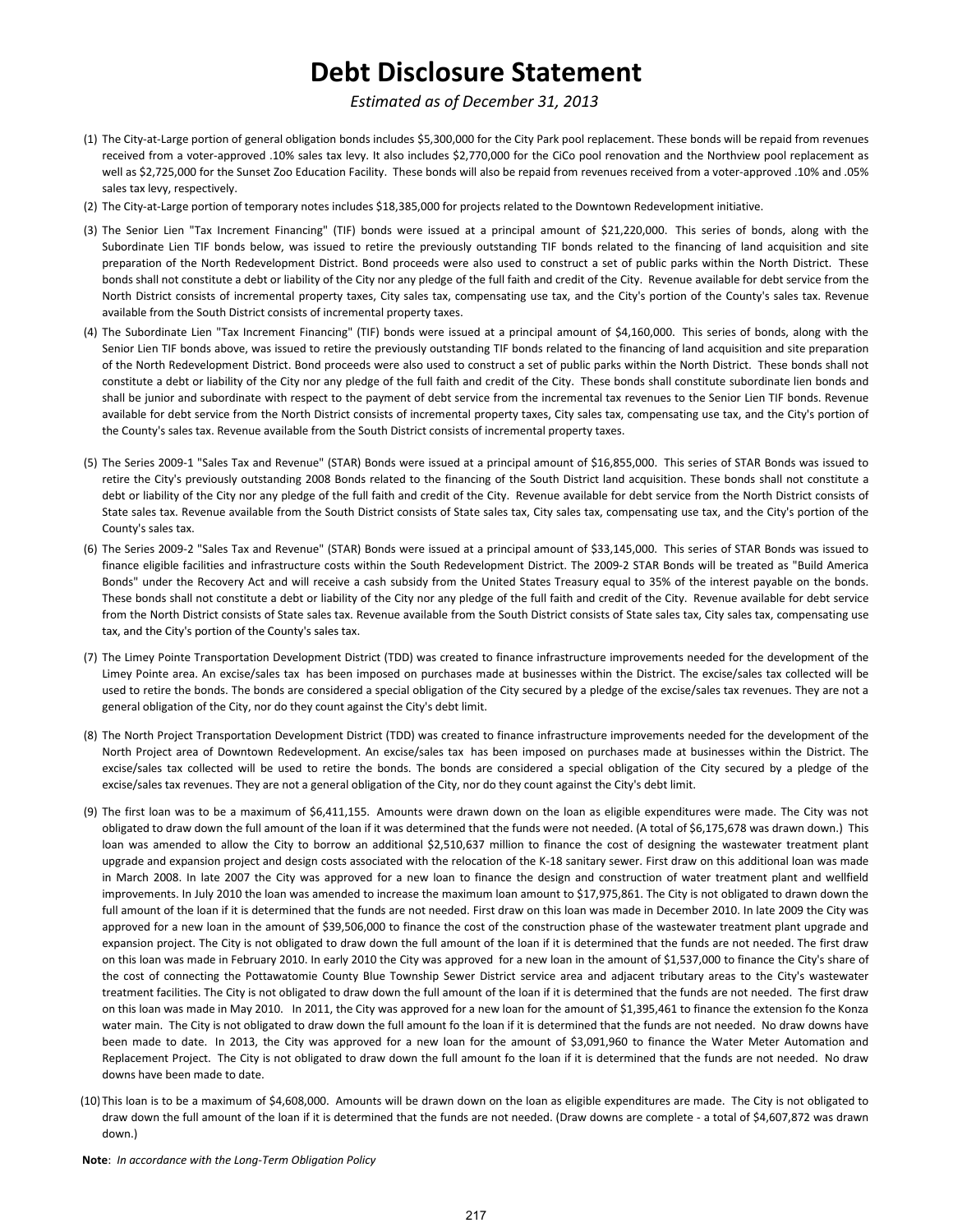### **Special Obligation Bonds**

The City has utilized several special taxing districts within the downtown redevelopment district as part of the overall financing of land and public infrastructure. The various bonds issued are special, limited obligations of the City payable solely from specific property and sales tax revenues generated within the district boundaries. The outstanding TDD bonds are accounted for through non‐budgeted funds and have no impact on the City's operating budget. However, the City does incur a budgetary impact with the TIF and STAR bonds within the Bond and Interest Fund due to the City's moral obligation to finance these bonds in the event revenues don't meet the required debt service.

#### **Limey Pointe Transportation Development District (TDD)**

The Limey Pointe Transportation Development District (TDD) was established in November 2006 by City Ordinance No. 6590. It imposes a 0.5% sales tax within the established District North of McCall Road as shown on the next page. Revenue bonds in the amount of \$505,000 were issued in 2009 and are supported by the 0.5% sales tax. These bonds financed street, sanitary sewer, and water infrastructure improvements within the District.

#### **North Redevelopment Transportation Development District (TDD)**

The North Redevelopment Transportation Development District (TDD) was established in May 2006 by City Ordinance No. 6542 and was amended three times with the final boundaries of the District set by Ordinance No. 6833. The TDD imposes a 0.5% sales tax within the established District generally bounded by Bluemont Street on the North, Tuttle Creek Boulevard on the East, Leavenworth Street on the South, and 4th Street on the West as shown on the next page. Revenue bonds in the amount of \$5,610,000 were issued in 2010 and are supported by the 0.5% sales tax. These bonds financed street, sanitary sewer, and water infrastructure improvements within the District.

#### **South Redevelopment Transportation Development District (TDD)**

The South Redevelopment Transportation Development District (TDD) was established in June 2011 by City Ordinance No. 6902. The TDD imposes a 0.5% sales tax within the established District generally bounded by Pierre Street on the North, Tuttle Creek Boulevard on the East and South, and 4th Street on the West as shown on the next page. Revenue bonds supported by the 0.5% tax will be issued in the future to finance infrastructure improvements within the District.

#### **Tax Increment Financing (TIF)/Sales Tax and Revenue (STAR) District**

The Tax Increment Financing District (TIF) was established in November 2005 by City Ordinance No. 6512. The TIF District is comprised of the North and South Redevelopment areas as shown on the next page. Incremental property tax revenues and sales tax revenues generated within this District support the debt service of the 2009 TIF and STAR Bond issues. Both the STAR and TIF Bonds were issued under the provisions of a moral obligation which require the City to annually budget the scheduled principal and interest payments within the Bond and Interest Fund each year. Accordingly, the dedicated property and sales tax revenue is also budgeted within the Bond and Interest Fund.

TIF Bonds were issued in the amount of \$21,220,000 to finance costs related to the land acquisition, site preparation, and public park space within the North Redevelopment District.

In 2006, the Kansas Secretary of Commerce approved the issuance of up to \$50,000,000 in STAR Bonds for the city's Downtown Redevelopment Project which centered on the construction of the Flint Hills Discovery Center. The State authorized the use of state sales tax generated within the North and South Redevelopment areas to support the debt service on the bonds. In December 2009, STAR Bonds in the amount of \$50,000,000 were issued to finance costs of the Flint Hills Discovery Center building as well as land acquisition, site preparation, and infrastructure improvements within the South Redevelopment Area.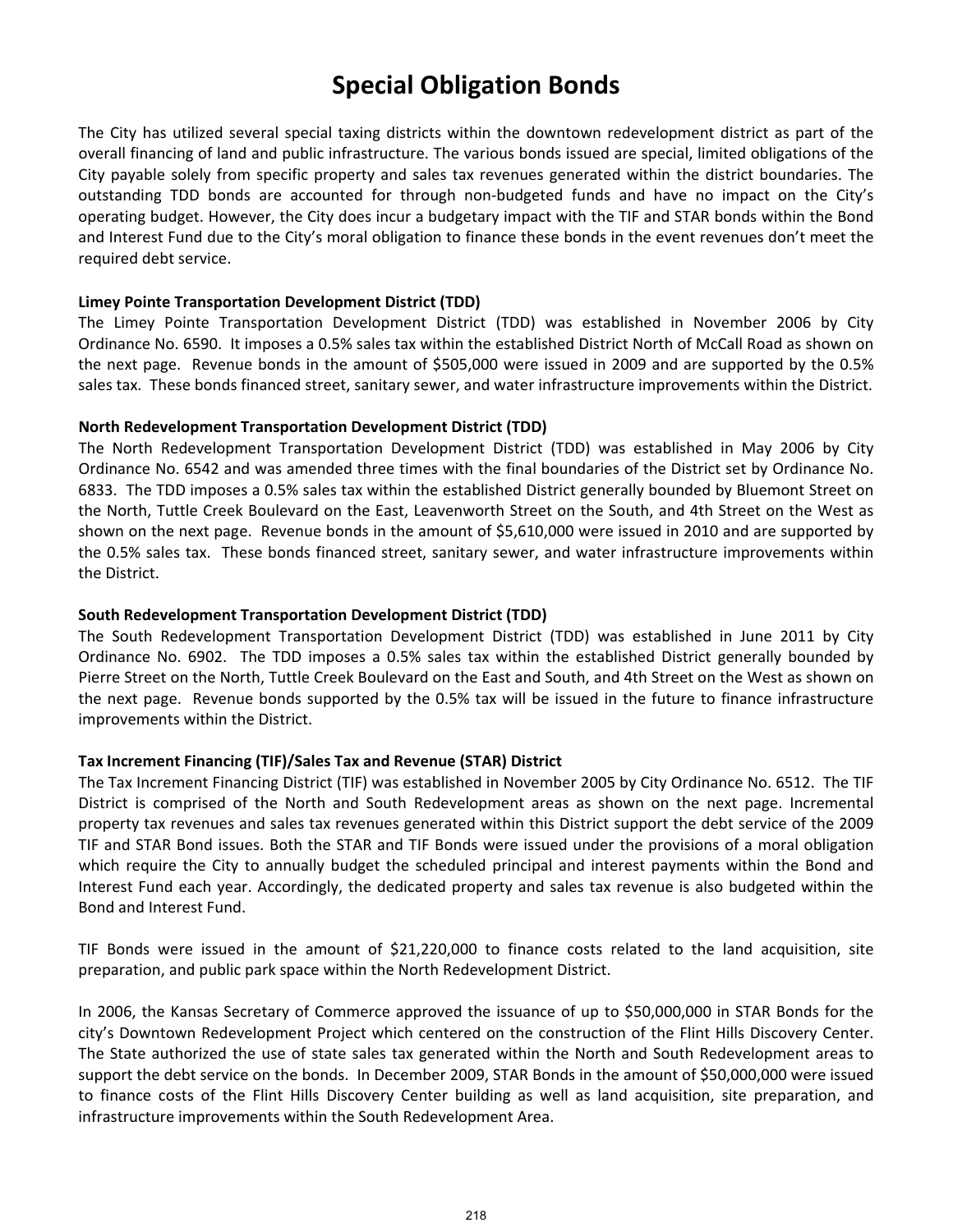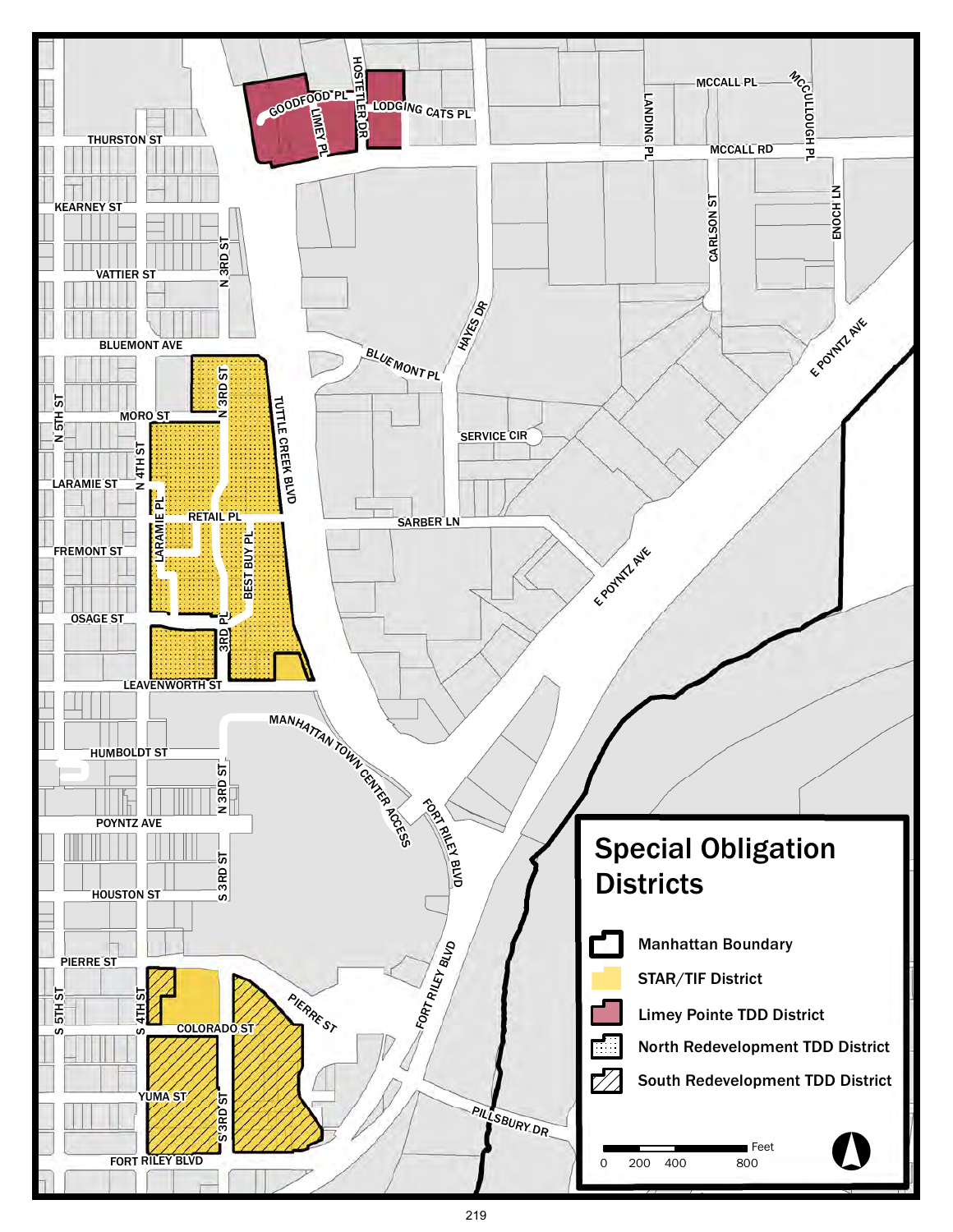### **City of Manhattan Debt Policy**

The City of Manhattan has a Long Term Obligation (LTO) Policy. It is the objective of this policy that (1) the City obtain debt financing only when necessary, (2) the process for identifying the timing and amount of debt financing be as efficient as possible and (3) the most favorable interest rate and other related costs be obtained.

The decision on whether or not to assume new general obligation bonds is, in part, based on (a) costs and benefits, (b) the current conditions of the municipal bond market, and (c) the City's ability to assume new general obligation bonds as determined by several key benchmarks. One benchmark that is consistently monitored is the City's debt service limit. The debt service limit is the maximum borrowing power of a government entity, as set by the state's legislative authority. In municipal securities, an issuer's debt limit is normally stated as a percentage of assessed valuation (30% for the State of Kansas). Water, sewer, and stormwater G.O. Bonds, Temporary Notes, and Revenue Bonds are not subject to the state debt limit. Cities and counties can issue general obligation bonds without a vote of the electors, unless a timely protest petition is filed, up to the maximum debt limit. The following is a calculation of the debt authority remaining at the end of the 2013 fiscal year.

| Actual Debt Limit Calculations as of 12/31/13 |               |
|-----------------------------------------------|---------------|
| City Valuation                                | \$485,139,380 |
| Motor Vehicle Valuation-1/1/13                | 38,070,617    |
| Debt Limit Ratio                              | <b>30%</b>    |
| State Imposed Debt Limit                      | \$156,962,999 |
| G.O. Debt/Temp. Notes Subject to Debt Limit   | 97.113.338    |
| <b>DEBT AUTHORITY REMAINING</b>               | \$59,849,661  |

#### **Structure and Term of Long‐term obligation financing**

City LTOs will be structured to achieve the lowest possible net interest cost to the City given market conditions, the urgency of the capital project, and the nature and type of any security provided. Moreover, to the extent possible, the City will design the repayment of its overall LTO issues so as to rapidly recapture its credit capacity for future use.

#### **Capital Leases**

The use of lease/purchase agreements in the acquisition of vehicles, equipment and other capital assets shall be considered carefully relative to any other financing option or a "pay-as-you-go" basis. Although lifetime cost of a lease may be higher than other financing options or if the asset were purchased outright, this will not preclude lease/purchase agreements from being considered by the City as a funding option for certain capital projects. Lease purchase payments are not budgeted within the Bond and Interest Fund but rather are paid from the respective departments for which the asset is related to. The following reflects the City's current lease purchase obligations as of December 31, 2013.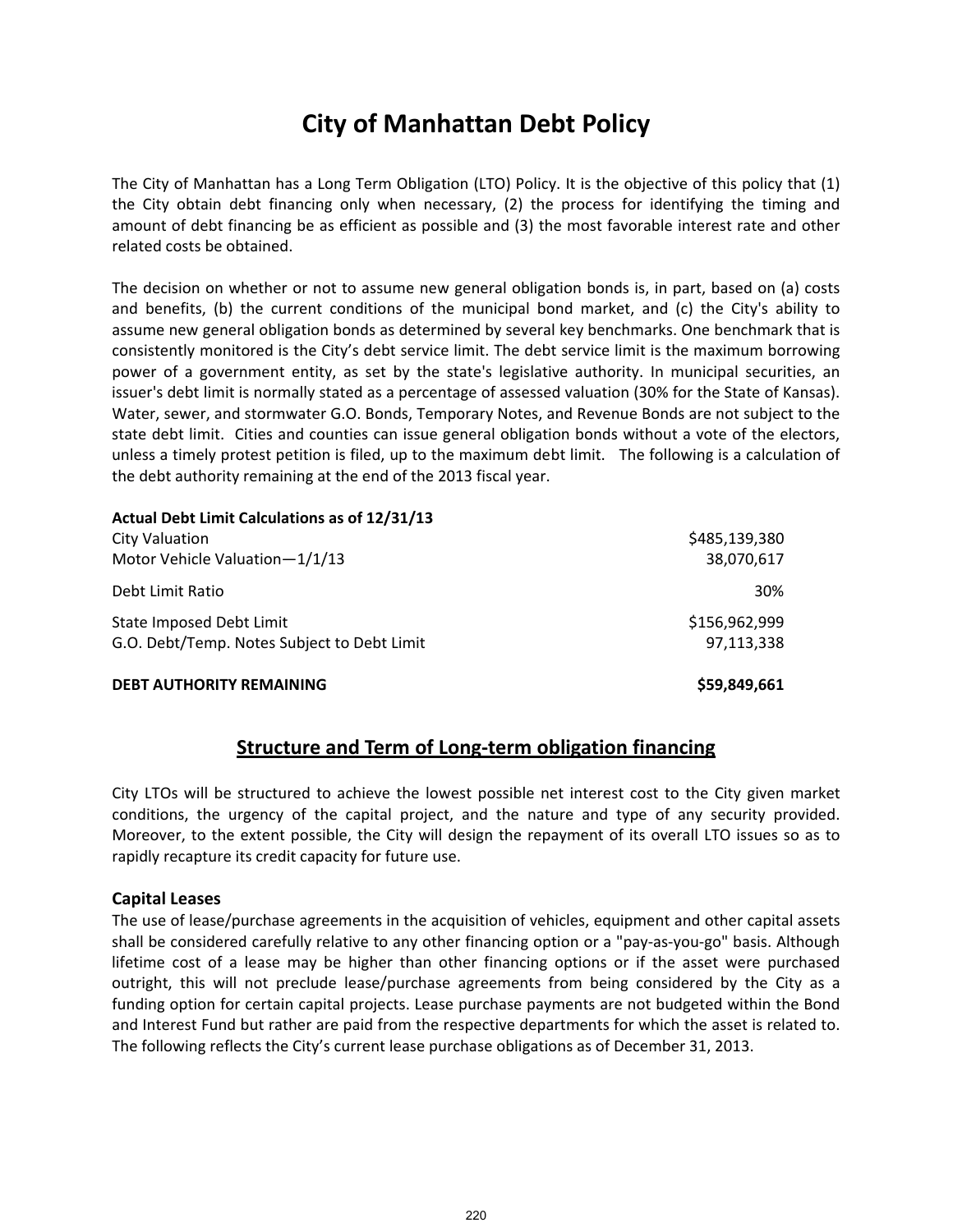**Actual Lease Purchase Obligations as of December 31, 2013**

| Fire Truck                                         | \$299,522   |
|----------------------------------------------------|-------------|
| Passenger Bus                                      | 8,629       |
| Patch Machine                                      | 16,882      |
| Dump Truck                                         | 22,480      |
| <b>Facilities Conservation Improvement Program</b> | 773,217     |
| Dump Truck                                         | 23,434      |
| <b>Street Sweeper</b>                              | 56,141      |
| <b>Rubber Tire Loader</b>                          | 48,445      |
| <b>Aerial Lift Truck</b>                           | 56,300      |
| <b>Narrow Banding Project</b>                      | 267,844     |
| <b>Total Actual Lease Purchase Obligations</b>     | \$1,572,894 |

#### **Special Assessment Bonds**

The City shall maintain a watchful attitude over the issuance of special assessment bonds for benefit district improvements. While the City's share of any benefit district project may fluctuate, under Kansas law, the City will not pay more than 95% of any proposed costs related to a benefit district. Further, it will be the responsibility of City Administration to analyze each special assessment bond issue for indications that future property taxes will equal or exceed the annual principal and interest payments on the annual amortization of such bonds.

The following page compares the outstanding special assessment debt to the outstanding city‐at‐large debt as of December 31, 2013. Special Assessment debt comprises 55.8% of the total General Obligation debt outstanding.

#### **General Obligation Bonds**

The City shall use an objective analytical approach to determine whether it can afford to assume new general obligation bonds beyond what it retires each year. The City shall not assume more taxsupported general obligation bond debt (excluding special assessment bonds) than it retires each year without conducting an objective analysis as to the community's ability to assume and support additional general obligation bond service payments.

As one benchmark, the City shall strive to repay at least 20% of the principal amount of its general obligation bonds, excluding special assessment bonds, within five years and at least 40% within ten years. Based on the combined outstanding debt as of December 31, 2013, the City will retire 51% of its general obligation bonds, excluding special assessment bonds, within five years and 93% within ten years.

#### **Bond Ratings**

The City of Manhattan has received favorable ratings over the past several years because of the City's stable outlook, its satisfactory financial operations, and adequate reserve levels.

|      | Moody's | <b>Fitch</b> | S&P |
|------|---------|--------------|-----|
| 2010 | Aa3     | AA           | AA  |
| 2011 | Aa2     | AA+          | AA  |
| 2012 | Aa2     | AA+          | AA  |
| 2013 | Aa2     | AA+          | AA  |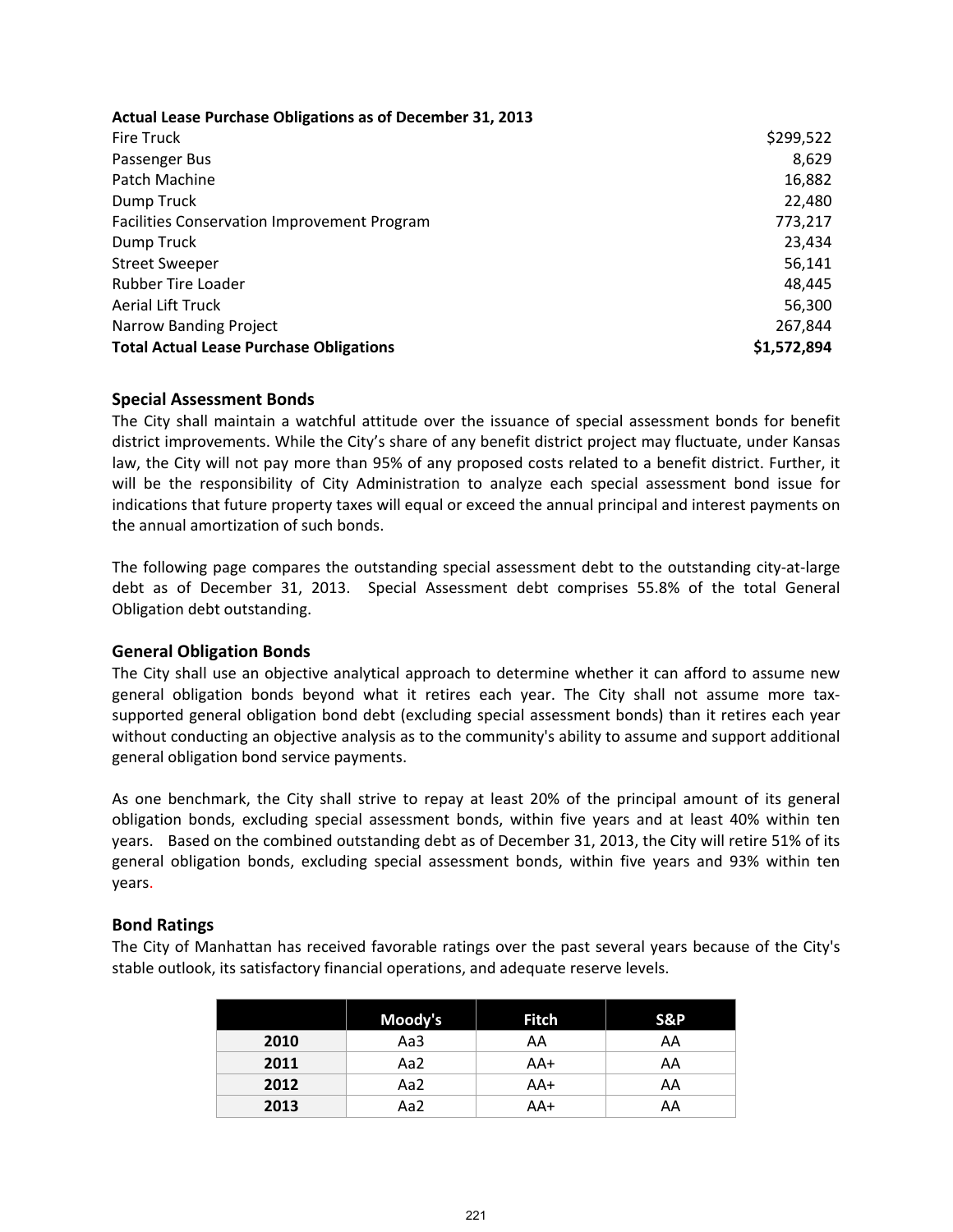## **Percentage of Special Assessment Debt To Estimated Total G.O. Debt**

### **As of December 31, 2013**

| <b>General Obligation</b><br><b>Bond Issue</b> | <b>Outstanding Special</b><br><b>Assessment Debt</b><br>As of 12/31/13 | Outstanding<br><b>City-at-Large Debt</b><br>As of 12/31/13 |                          | <b>Total Current</b><br><b>Outstanding Principal</b><br>As of 12/31/13 |
|------------------------------------------------|------------------------------------------------------------------------|------------------------------------------------------------|--------------------------|------------------------------------------------------------------------|
| Nov., 1995 (198)                               | \$<br>65,000                                                           | \$                                                         |                          | \$<br>65,000                                                           |
| May, 1999 (209)                                |                                                                        |                                                            | 225,000                  | 225,000                                                                |
| Nov., 1999 (210)                               | 130,000                                                                |                                                            |                          | 130,000                                                                |
| Nov., 2000 (213)                               |                                                                        |                                                            | 160,000                  | 160,000                                                                |
| Aug., 2003 (2003C-Refunding)                   | 595,000                                                                |                                                            |                          | 595,000                                                                |
| May, 2004 (2004A)                              | 55,000                                                                 |                                                            |                          | 55,000                                                                 |
| Nov., 2004 (2004B)                             | 45,000                                                                 |                                                            |                          | 45,000                                                                 |
| May, 2005 (2005A)                              | 1,185,000                                                              |                                                            |                          | 1,185,000                                                              |
| Nov., 2005 (2005B)                             | 690,000                                                                |                                                            |                          | 690,000                                                                |
| Nov., 2005 (2005C-Refunding)                   | 1,087,787                                                              |                                                            | 1,927,213                | 3,015,000                                                              |
| May, 2006 (2006A)                              | 1,140,000                                                              |                                                            |                          | 1,140,000                                                              |
| Nov., 2006 (2006B)                             | 1,138,971                                                              |                                                            | 126,029                  | 1,265,000                                                              |
| May, 2007 (2007A)                              | 5,360,000                                                              |                                                            |                          | 5,360,000                                                              |
| May, 2007 (2007B)                              |                                                                        |                                                            | 2,605,000                | 2,605,000                                                              |
| Nov., 2007 (2007C)                             | 2,530,000                                                              |                                                            |                          | 2,530,000                                                              |
| May, 2008 (2008A)                              | 11,180,000                                                             |                                                            | 875,000                  | 12,055,000                                                             |
| May, 2008 (2008B-Refunding)                    | 1,151,248                                                              |                                                            | 543,752                  | 1,695,000                                                              |
| Nov., 2008 (2008C)                             | 620,000                                                                |                                                            | 605,000                  | 1,225,000                                                              |
| May, 2009 (2009A)                              | 2,935,000                                                              |                                                            | 220,000                  | 3,155,000                                                              |
| May, 2009 (2009B-Refunding)                    | 1,005,213                                                              |                                                            | 129,787                  | 1,135,000                                                              |
| Nov., 2009 (2009C)                             | 4,410,000                                                              |                                                            | 3,590,000                | 8,000,000                                                              |
| Nov, 2009 (2009D-Refunding)                    | 6,645,000                                                              |                                                            | $\overline{\phantom{a}}$ | 6,645,000                                                              |
| May, 2010 (2010A)                              | 2,850,000                                                              |                                                            | 2,485,000                | 5,335,000                                                              |
| Nov., 2010 (2010B)                             |                                                                        |                                                            | 7,685,000                | 7,685,000                                                              |
| Nov., 2011 (2011A)                             | 2,040,000                                                              |                                                            | 6,705,000                | 8,745,000                                                              |
| Nov., 2011 (2011B-Refunding)                   | 2,385,000                                                              |                                                            |                          | 2,385,000                                                              |
| May, 2012 (2012A)                              | 985,000                                                                |                                                            | 415,000                  | 1,400,000                                                              |
| Nov., 2012 (2012B)                             | 765,000                                                                |                                                            | 11,110,000               | 11,875,000                                                             |
| Nov., 2012 (2012C-Refunding)                   | 4,895,000                                                              |                                                            |                          | 4,895,000                                                              |
| Nov., 2013 (2013A)                             | 915,000                                                                |                                                            | 5,675,000                | 6,590,000                                                              |
| <b>TOTALS</b>                                  | \$<br>56,803,219                                                       | \$                                                         | 45,081,781               | \$<br>101,885,000                                                      |
| Percentage of Special                          |                                                                        |                                                            |                          |                                                                        |
| Assessment Debt                                | 55.8%                                                                  |                                                            |                          |                                                                        |
| Total G.O. Debt Paid Off in 2013               |                                                                        |                                                            |                          | \$<br>9,925,000                                                        |
| Total G.O. Debt Issued in 2013                 |                                                                        |                                                            |                          | \$<br>6,590,000                                                        |
| Increase of G.O. Debt in 2013                  |                                                                        |                                                            |                          | \$<br>(3,335,000)                                                      |

*Source: City of Manhattan Finance Department*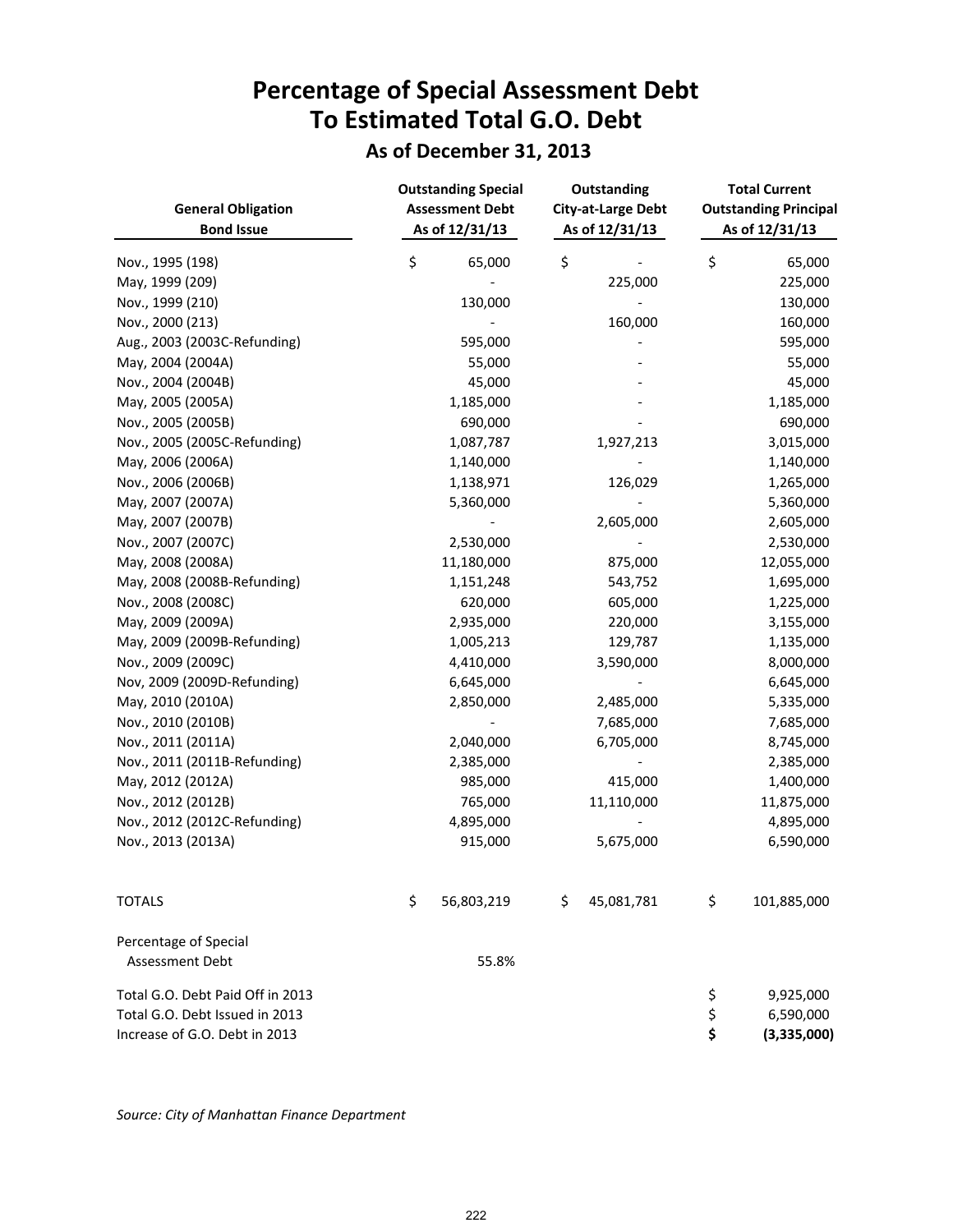### **City of Manhattan**

### **Combined Outstanding General Obligation Debt Service Schedule Estimated as of December 31, 2013**

| <b>Date</b> | Principal  | Interest  | <b>Total</b> | Annual     |
|-------------|------------|-----------|--------------|------------|
| 05/01/14    |            | 1,718,667 | 1,718,667    |            |
| 11/01/14    | 9,900,000  | 1,729,354 | 11,629,354   | 13,348,021 |
| 05/01/15    |            | 1,564,129 | 1,564,129    |            |
| 11/01/15    | 9,935,000  | 1,564,129 | 11,499,129   | 13,063,259 |
| 05/01/16    |            | 1,424,361 | 1,424,361    |            |
| 11/01/16    | 10,120,000 | 1,424,361 | 11,544,361   | 12,968,723 |
| 05/01/17    |            | 1,193,327 | 1,193,327    |            |
| 11/01/17    | 9,985,000  | 1,193,327 | 11,178,327   | 12,371,654 |
| 05/01/18    |            | 1,036,169 | 1,036,169    |            |
| 11/01/18    | 9,555,000  | 1,036,169 | 10,591,169   | 11,627,339 |
| 05/01/19    |            | 757,826   | 757,826      |            |
| 11/01/19    | 9,470,000  | 757,826   | 10,227,826   | 10,985,651 |
| 05/01/20    |            | 754,774   | 754,774      |            |
| 11/01/20    | 8,570,000  | 754,774   | 9,324,774    | 10,079,549 |
| 05/01/21    |            | 612,162   | 612,162      |            |
| 11/01/21    | 6,270,000  | 612,162   | 6,882,162    | 7,494,324  |
| 05/01/22    |            | 508,288   | 508,288      |            |
| 11/01/22    | 5,010,000  | 508,288   | 5,518,288    | 6,026,575  |
| 05/01/23    |            | 423,601   | 423,601      |            |
| 11/01/23    | 4,480,000  | 423,601   | 4,903,601    | 5,327,201  |
| 05/01/24    |            | 346,583   | 346,583      |            |
| 11/01/24    | 3,540,000  | 346,583   | 3,886,583    | 4,233,165  |
| 05/01/25    |            | 283,839   | 283,839      |            |
| 11/01/25    | 3,795,000  | 283,839   | 4,078,839    | 4,362,679  |
| 05/01/26    |            | 214,963   | 214,963      |            |
| 11/01/26    | 3,380,000  | 214,963   | 3,594,963    | 3,809,925  |
| 05/01/27    |            | 153,994   | 153,994      |            |
| 11/01/27    | 3,400,000  | 153,994   | 3,553,994    | 3,707,989  |
| 05/01/28    |            | 88,693    | 88,693       |            |
| 11/01/28    | 2,310,000  | 88,693    | 2,398,693    | 2,487,385  |
| 05/01/29    |            | 41,173    | 41,173       |            |
| 11/01/29    | 1,095,000  | 41,173    | 1,136,173    | 1,177,345  |
| 05/01/30    |            | 19,739    | 19,739       |            |
| 11/01/30    | 520,000    | 19,739    | 539,739      | 559,479    |
| 05/01/31    |            | 10,071    | 10,071       |            |
| 11/01/31    | 315,000    | 10,071    | 325,071      | 335,143    |
| 05/01/32    |            | 4,404     | 4,404        |            |
| 11/01/32    | 175,000    | 4,404     | 179,404      | 183,808    |
| 05/01/33    |            | 1,320     | 1,320        |            |
| 11/01/33    | 60,000     | 1,320     | 61,320       | 62,640     |
|             |            |           |              |            |

| \$101,885,000<br><b>Totals</b> | 22,326,852 | \$124,211,852 |
|--------------------------------|------------|---------------|
|--------------------------------|------------|---------------|